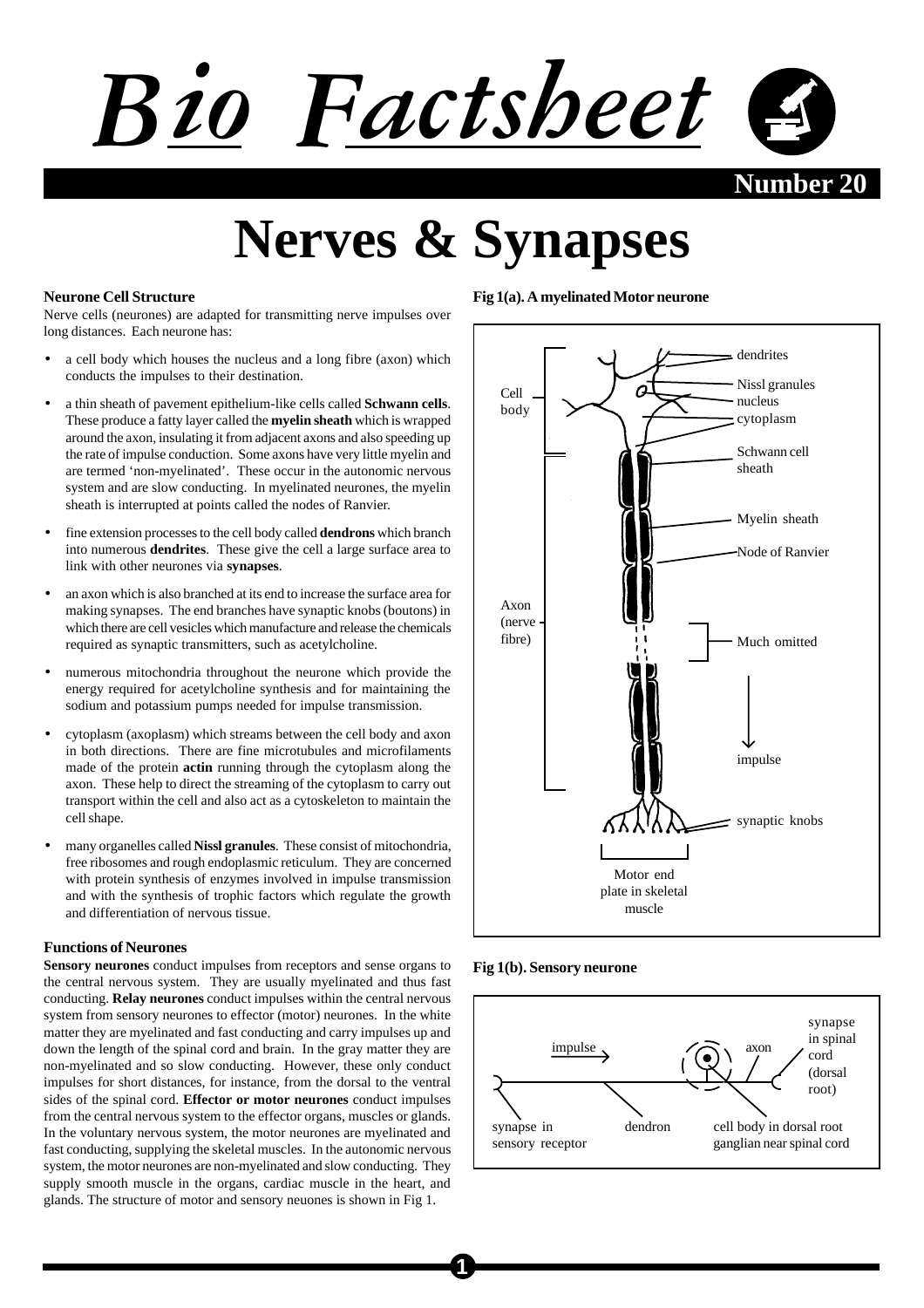#### **The physiology of nervous transmission**

### **The maintenance of a resting potential**

Neurones can only develop and transmit impulses if they possess a resting potential to begin with. At rest: (see Fig 2)

- 1. the neurone membrane is impermeable to the entry of sodium ions but
- 2. sodium ions are actively transported out of the neurone by a sodium pump. Thus, the resting neurone becomes deficient in positive ions with a sodium concentration of only 10mmoles dm<sup>-3</sup> inside compared with 142mmoles dm<sup>-3</sup> outside.
- 3. At the same time, the neurone membrane is freely permeable to the passage of potassium ions and these are attracted into the neurone to balance the deficit of positive ions within. This results in potassium concentrations of only 7mmoles dm-3 outside the neurone compared with 135mmoles dm<sup>-3</sup> inside the neurone. However, the influx of potassium never quite catches up with the outflow of sodium which means that there is always a slight deficit of positive ions within the neurone.
- 4. Thus, inside remains negative with respect to the outside. This resting potential is usually in the range -60 to -90 millivolts.



#### **The generation of an action potential**

An action potential must be generated before an impulse can be established and transmitted. It is generated in response to a stimulus and it involves a sequence of changes in permeability of the membrane and in the distribution of ions. The stimulus must be above a certain minimum value, called the **threshold stimulus** and it produces a maximum **all or none** response in the neurone. The stimulus may come from the external environment, such as changing light or pressure, or may come from the internal environment, such as changing blood temperature or pH. The stimulus causes the neurone membrane to become **permeable** to the entry of sodium ions for a few ten thousandths of a second. Sodium ions thus rush into the neurone along the concentration gradient. This results in a reversal of polarity to around  $+35$ millivolts (Fig 3). This is **depolarisation**. At this stage the membrane becomes even more permeable to potassium ions and these rapidly leave the neurone to balance the negative charge outside. The sluggish sodium pump is also removing positive sodium ions from the neurone but at a slow pace. As a result of these ionic movements, the membrane becomes **repolarised** back to near its resting potential. The neurone can then be restimulated to establish another action potential. This sequence of depolarisation and repolarisation can be repeated many times so that impulses flow in volleys. A volley of impulses is called a signal.

## **Fig 3. The action potential**



The **refractory period** is the time that must elapse after a stimulus has established an action potential before a second stimulus can set up another action potential. Enough potassium outflow from the neurone must have occurred before a second action potential can arise. In the voluntary nervous system (myelinated neurones) the refractory period is about  $\frac{1}{2500}$  of a second allowing a volley frequency of up to 2500 impulses per second. In the **involuntary autonomic** nervous system (non-myelinated neurones) the refractory period is about  $\frac{1}{50}$  of a second, allowing a volley frequency of only 50 impulses per second.

#### **Propogation of the Impulse**

Once the action potential (impulse) has been established it is propogated by local currents along the axon. In theory, these can pass either way along the axon. However, synapses can only conduct in one direction. Each local current at the edge of the area of depolarisation causes depolarisation of the next section of membrane. Thus a wave of depolarisation passes along the neurone from the point of stimulation followed by a wave of repolarisation as the sodium permeability of the membrane returns to the resting state. In myelinated neurones the electrons of the local currents jump from one node of Ranvier to the next.

This has two important consequences:

- 1. Gain or loss of ions is restricted to the nodes and so the sodium and potassium pumps have to expend less energy in recovery.
- 2. This jumping conduction (saltatory conduction) greatly increases the speed at which impulses travel. Thus, myelinated neurones in the voluntary nervouc system can conduct up to  $100 \text{ m} \text{ sec}^{-1}$  whereas the non-myelinated fibres of the autonomic nervouc system only conduct at around 5 m sec-1. Saltatory conduction is illustrated in Fig 4.



Local currents leap from Node to Node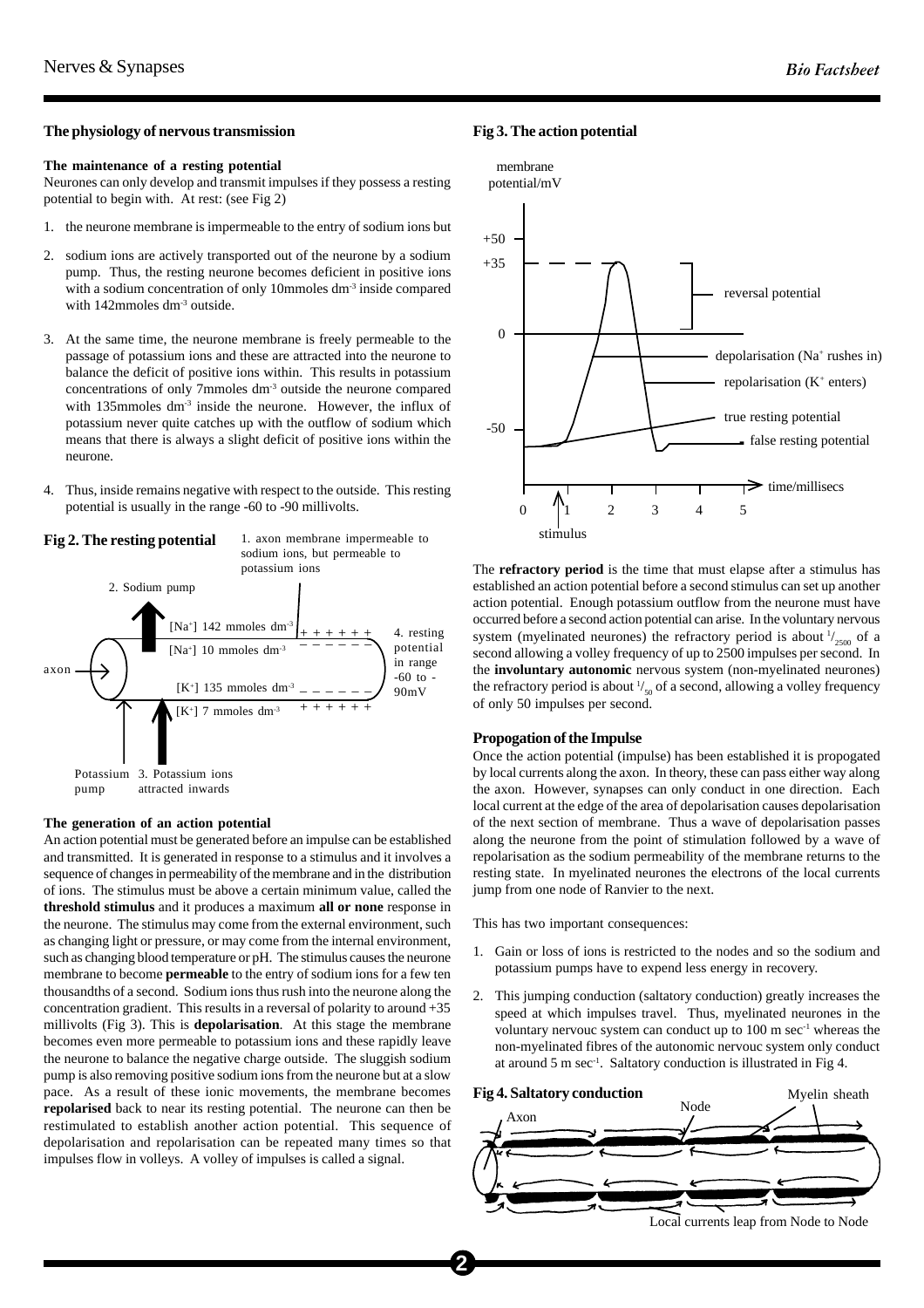# **Synapses**

Synapses are junctions between neurones or between neurones and muscles (neuromuscular junctions). The structure of synapses can be seen in Fig 5.

# **Fig 5. Synapses**



Synapses transmit signals between neurones by means of chemicals. They may be **excitatory** or **inhibitory** and therefore have an important homeostatic role in switching processes on and off. Excitatory synapses transmit signals from one cell to the next by establishing impulses in the post-synaptic membrane (the membrane of the cell after the synapse). Inhibitory synapses will not transmit the signal and so stimulation of an inhibitory neurone will lead to the stopping of the activity under control.

# **Synaptic Transmission**

The commonest transmitter substance in excitatory synapses is **acetylcholine** (ACh) and such synapses are called **cholinergic**. These include most synapses in the voluntary nervous system, the neuromuscular junction, and many synapses in the autonomic nervous system.

- 1. ACh is synthesised in synaptic vesicles from choline and acetate under the influence of the enzyme choline acetylase.
- 2. ATP from the numerous **mitochondria** present supplies the energy for this.
- 3. When an impulse reaches a synaptic knob, the depolarisation causes some of the vesicles to rupture, releasing ACh into the synaptic cleft.
- 4. The ACh attaches to specific receptors on the post-synaptic membrane and makes it permeable to sodium ions.
- 5. These flood into the neurone, causing a post synaptic potential and depolarisation.
- 6. The enzyme **acetylcholine esterase**, present on neurone membranes and on muscle sarcolemmas, then detaches ACh from the receptors and hydrolyses it to acetate and choline.
- 7. The acetylcholine is then **actively** (hence, the mitochondria) reabsorbed back into the synaptic knob for recycling.
- 8. Thus, the post-synaptic membrane is now impermeable to sodium ions again and repolarisation can occur due to potassium ion outflow.
- 9. Once the refractory period is over, the synapse can transmit another impulse.

Excitatory synapses between sympathetic motor neurones and effectors are termed **adrenergic** because they release **noradrenaline** as their transmitter substance. After depolarisation the noradrenaline is destroyed by the enzyme **monoamine oxidase**.

Various other excitatory transmitters occur in the brain, for example, serotonin, dopamine and glutamic acid.

Inhibitory synapses release transmitters which increase the resting potential thus making it more difficult to establish a reversal potential. Examples of such transmitters are glycine and gamma-amino butyric acid.

### **The effects of drugs on synaptic transmission**

**3**

**Nicotine** causes facilitation by lowering the threshold for activation of neurones. It does this by mimicking the action of acetylocholine on the post-synaptic membrane. **Caffeine** can have a similar effect.

**Atropine** blocks the action of acetylcholine in parasympathetic synapses and so inhibits parasympathetic functions.

**Curare** blocks the action of acetylcholine at the neuromuscular junctions and thus causes paralysis.